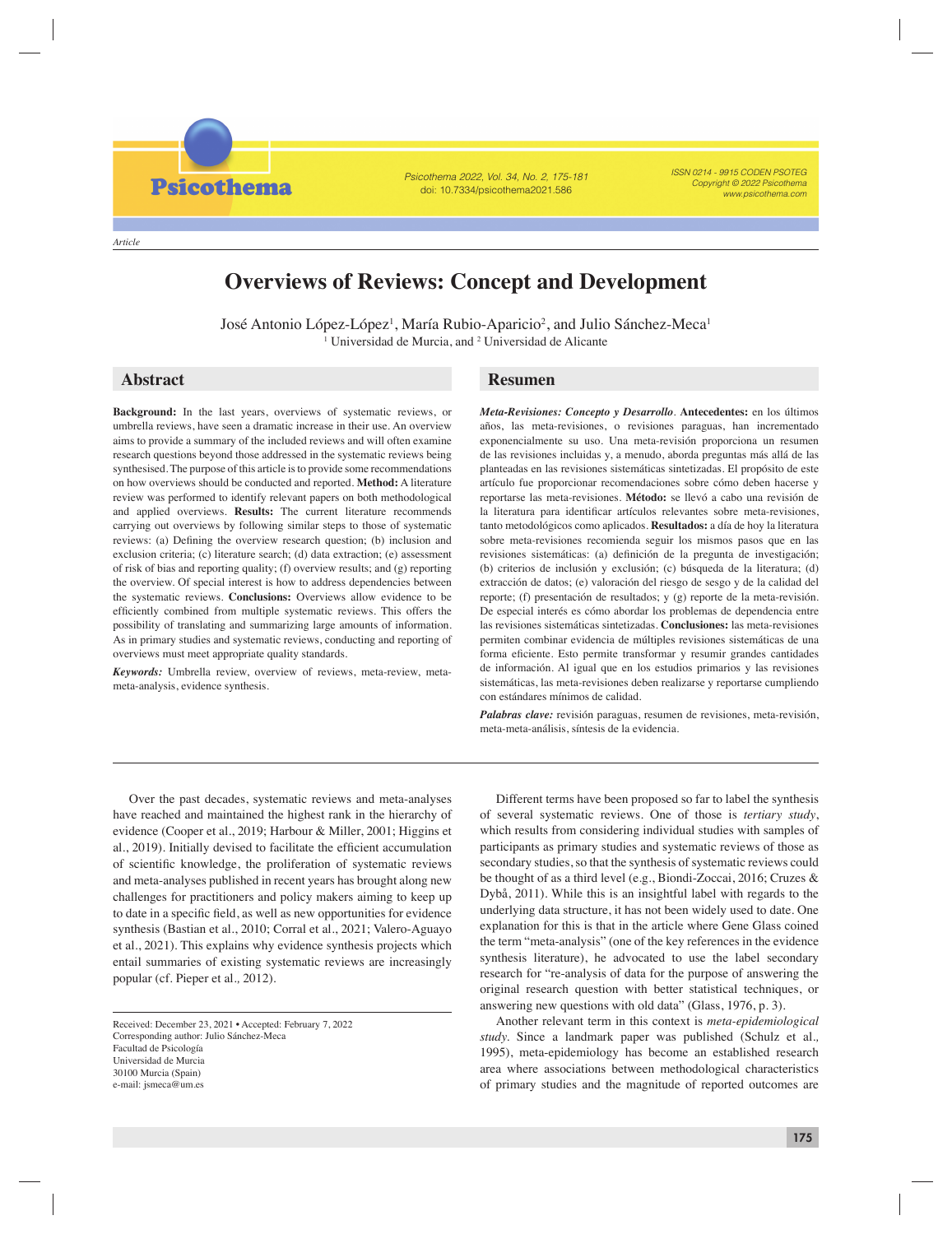investigated (Sterne et al*.,* 2002; Trinquart et al*.,* 2013). Although meta-epidemiology usually involves combining information from systematic reviews, this term is typically used only for evidence synthesis projects with a strong methodological focus which might include primary studies (especially randomised controlled trials) as well as systematic reviews (Biondi-Zoccai, 2016).

A third label, very commonly used, is *umbrella reviews*. One reason for this popularity is that this is a more flexible label, since umbrella reviews may address substantive and/or methodological research questions (Ioannidis, 2017). A second reason is that this term has been embraced by the Joanna Briggs Institute (JBI), an organisation promoting high-quality evidence synthesis projects in Healthcare (Aromataris et al., 2020; see also https://www.jbi. global).

Another very popular label is *overview of reviews*, or *overview of systematic reviews*. This term has been favoured by Cochrane, devoted to promoting high-quality reviews in Medicine and arguably the most influential organisation of its kind (Pollock et al., 2021; see also https://www.cochrane.org). Similarly, the Campbell Collaboration – a key institution promoting high-quality evidence synthesis projects in Education, Social Work, and Criminology– is also adopting the term 'overview' in this context (Littell, 2018; see also https://www. campbellcollaboration.org). Unlike other labels presented before, which may entail a combination of primary studies and reviews in the same synthesis, an overview of reviews only includes systematic reviews as analysis units (cf. Biondi-Zoccai, 2016).

Some other terms can still be found in the literature to label these studies, including meta-meta-analysis (e.g., Inthout et al., 2015), second order meta-analysis (Schmidt & Oh, 2013), meta-synthesis (e.g., Johnson et al., 2010), and meta-review (e.g., Lecomte et al., 2020). But regardless of the label used by different authors and in different disciplines, a look back to publication records reveals an exponential growth in the number of such syntheses over in the last 10-15 years. Figure 1 presents a graph describing the exponential growth of this kind of reviews in Psychology. The search was carried out in the PsycInfo data base in December 2021. The full strategy was as follows: TI "Umbrella review" OR TI "metasynthesis" OR TI "meta-review" OR TI "tertiary study" OR TI "meta-epidemiological study" OR TI "overview of reviews" OR TI "overview of systematic reviews" OR TI "meta-meta-analysis" OR TI "second order meta-analysis". The search was limited to journal articles without any limitation for date and language. The total number of results found was 760.



Figure 1. Number of articles including "overview of reviews" or a related term in the title over the past four decades

Throughout this paper, we will use the term 'overview', since we are focusing on combinations of systematic reviews only and this is a simple and widely accepted term for such studies. Based on the well-established framework of systematic reviews and metaanalyses, the purpose of this article was to present guidelines on how to conduct and report an overview of reviews, or an umbrella review.

# Method

## *Defi ning the Overview Research Question*

Conducting an overview can be motivated by several goals. First, researchers may want to provide a summary of the state of the art in a specific area. For instance, Andersson and colleagues (2019) examined the effectiveness of internet-delivered cognitivebehavioural therapy for adults with anxiety and mood disorders. Their overview included nine systematic reviews that showed evidence of effectiveness across different diagnostic categories.

An overview might also be conducted to address a controversial topic in the literature (e.g., a hypothesis that has been both supported and dismissed before). As an example, Catalán-Matamoros et al. (2016) were interested in determining whether exercise programmes are effective for older adults with depression. Their overview included three systematic reviews that overall suggested that exercise is safe and reduces depressive symptoms in older people.

A third motivation is to explore a new research question that is better examined through the combination of systematic reviews. As an illustration, Sala and colleagues (2019) examined the near versus far transfer phenomena in cognitive training, that is, whether cognitive training programmes have any benefits beyond the trained (or a similar) task. The authors investigated whether the effects differed across different programmes and/or populations, and their overview of ten systematic reviews found consistent results across the different categories; in particular, once placebo effects and publication bias were controlled for, no far transfer effects were observed for any programme or population type.

Although the goals presented so far are substantive, overviews can also have a methodological focus. In this vein, meta-epidemiological studies investigate associations between methodological aspects of primary studies and/or systematic reviews and the magnitude and/or direction of the results. As an example, Inthout and colleagues (2015) were interested in testing empirically the association between sample size and effect size. Their overview of 3,263 meta-analyses found evidence that studies with smaller sample sizes reported more heterogeneous outcomes.

Last, another methodological area of interest for overviews is to examine how systematic reviews are conducted (e.g., Tsujimoto et al., 2022) and/or reported. For instance, López-Nicolás et al. (2021) conducted an overview of 100 meta-analyses examining the effectiveness of interventions in Clinical Psychology, and the results provided an overall picture of the reporting standards and motivated some recommendations for future reviews in this field.

Regardless of the goal of the overview, pre-registration is always a good practice. Platforms such as the International PROSPEctive Register Of Systematic Reviews (PROSPERO, https://www.crd. york.ac.uk/prospero/) and the Open Science Framework (https:// www.osf.io) are popular choices for researchers aiming to comply with the requirements of the new, but widely supported, open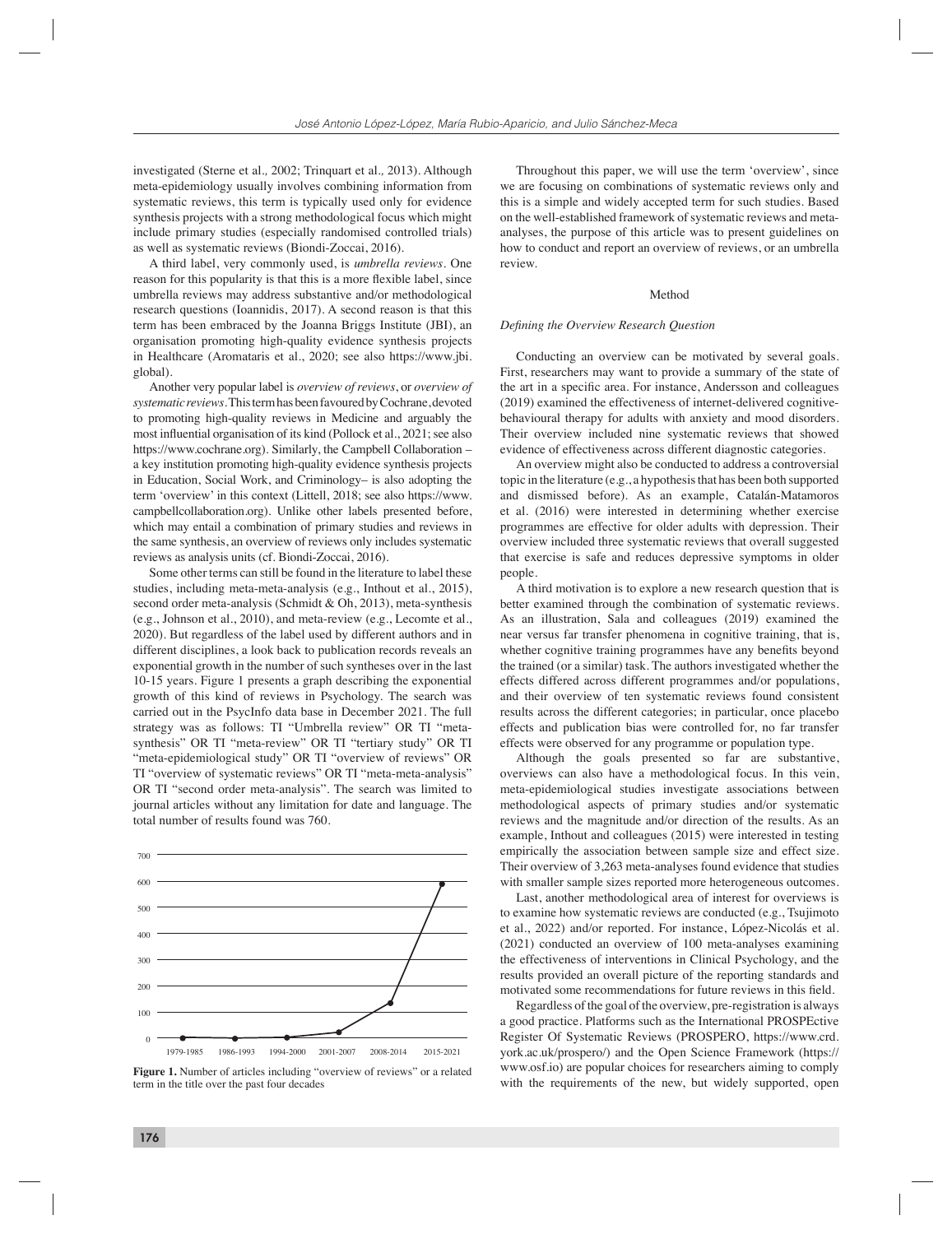science movement (Lakens et al., 2016; Moreau & Gamble, 2020).

#### *Inclusion and Exclusion Criteria*

Once the research question has been defined, the next step in an overview involves setting the inclusion criteria. Same as in a systematic review, if the overview aims to compare two or more interventions then the PICO acronym is a good starting point (Aromataris et al., 2020; Smith et al., 2011), as this will help define the Population/s (for instance, children and adolescents, adults, or human participants of any age), Intervention/s, Comparator/s, and Outcome/s. The ultimate goal at this stage is to set a list of criteria sufficient to articulate an appropriate search strategy and to decide which reviews should be included when the search records are retrieved.

Exclusion criteria may also be considered. In this regard, organisations such as Cochrane, the Campbell Collaboration, and the Joanna Briggs Institute recommend that only highquality systematic reviews be included in overviews. To align with these guidelines, overview authors might want to condition final inclusion on the results of the assessments of risk of bias and reporting quality (further details about those assessments are provided below).

A challenge specific to overviews at this stage is the overlap of primary studies, that is, the possibility that the same primary study might have been part of two or more of the systematic reviews included in the overview. This is somehow analogous to the phenomenon of multiplicity in systematic reviews, which happens when some primary studies included in a review report two or more relevant results based on the same (or partially the same) participants (López-López et al., 2018). Overlap of primary studies in overviews poses concerns such as overrepresentation of the overlapping studies and statistical dependency, and hence some authors consider that overlaps should be minimised, even excluding some eligible systematic reviews if necessary (e.g., Biondi-Zoccai, 2016). On the other hand, tools to appraise and report the extent of overlap have been proposed (Pieper et al., 2014; Pollock et al., 2021), and other authors have suggested that overlap might be enriching for overviews as long as statistical dependencies are appropriately handled (Hennessy & Johnson, 2020). Last, Pollock and colleagues (2021, Figure V.4.a) provide a flow chart to guide decision about inclusion of overlapping primary studies in overviews on intervention effectiveness.

# *Literature Search*

Same as with any evidence synthesis project, overviews entail defining a search strategy and reporting it in a transparent way, including the databases searched, the search algorithms, and the temporal range (Hartling et al., 2012; Smith et al., 2011). Nowadays, electronic databases such as PsycInfo and MEDLINE/PubMed constitute a key resource for any review of published research, and a combination of several of them is highly recommended. In the case of overviews, the inclusion of databases dedicated to systematic reviews, such as the Cochrane Database of Systematic Reviews and the Database of Abstracts of Reviews of Effects (for a wider list, see Golder & Wright, 2016) becomes particularly relevant. Furthermore, contacting institutions devoted to evidencebased policy making – such as the National Institute for Clinical Excellence (NICE) in the UK or the Food and Drug Agency (FDA) in the USA – might help retrieve reviews that were commissioned and undertaken but have not yet reached publication status (*grey literature*).

In contrast to systematic reviews, exhaustivity is not necessarily required for all overviews. An exhaustive literature search will be normally expected for content-focused overviews, such as those intended to summarise the state of the art in a research area or aiming to solve discrepancies (unless the conflicting reviews are a relatively small number and can be easily identified). On the other hand, overviews with a methodological focus often select a subset of the reviews that can be reasonably considered as a representative sample from the target population of reviews (e.g., Inthout et al., 2015; Rubio-Aparicio et al., 2018).

# *Data Extraction*

Like in a systematic review, study selection and data extraction in an overview should involve two independent reviewers to avoid biases (Hartling et al., 2012). The nature and volume of extracted data will largely depend on the scope and specific objectives of the overview (for overviews focused on intervention effectiveness, see Pollock et al., 2021 for a list of suggested variables). Sometimes the information required to examine on overview hypotheses might not be reported in the retrieved publications, but data can be augmented through requests to review authors (Papageorgiou & Biondi-Zoccai, 2016). At this stage, the elaboration (and possible updating) of a codebook file detailing the information to be extracted and guiding the decisions that will need to be made can be very helpful (e.g., López-Nicolás et al., 2021).

# *Assessment of Risk of Bias and Reporting Quality*

The methodological rigour of published reviews varies considerably (Smith et al., 2011). A further challenge at this stage is that, while there is abundance of instruments to appraise the risk of bias of primary studies, the toolkit for systematic reviews is more limited. However, some checklists have been developed. One of such tools is ROBIS (Whiting et al., 2016), which is intended for use in reviews of effectiveness, aetiology, diagnosis and prognosis. Another option is AMSTAR 2, which was developed to appraise the methodological quality of systematic reviews including randomised and/or non-randomised studies in healthcare (Shea et al., 2017). Although advisable in any overview, risk of bias assessment is particularly important in overviews with a substantive goal such as providing a summary of the state of the art or solving discrepancies between existing reviews.

Another domain to be considered at this stage is reporting quality. In the last years, different guidelines and checklists on how to adequately report systematic reviews have proliferated. The most widely used instrument is PRISMA 2020 (Preferred Reporting Items for Systematic Reviews and Meta-Analyses; Page et al., 2021), although alternative instruments tailored to specific contexts are also available, including MOOSE (Meta-analysis Of Observational Studies in Epidemiology; Stroup et al., 2000) and REGEMA (REliability GEneralization MEta-analysis, Sánchez-Meca et al., 2021). Adequate reporting of systematic reviews is receiving more attention nowadays, as it is considered crucial in the pursuit of a more transparent and reproducible science (Lakens et al., 2016; Moreau & Gamble, 2020).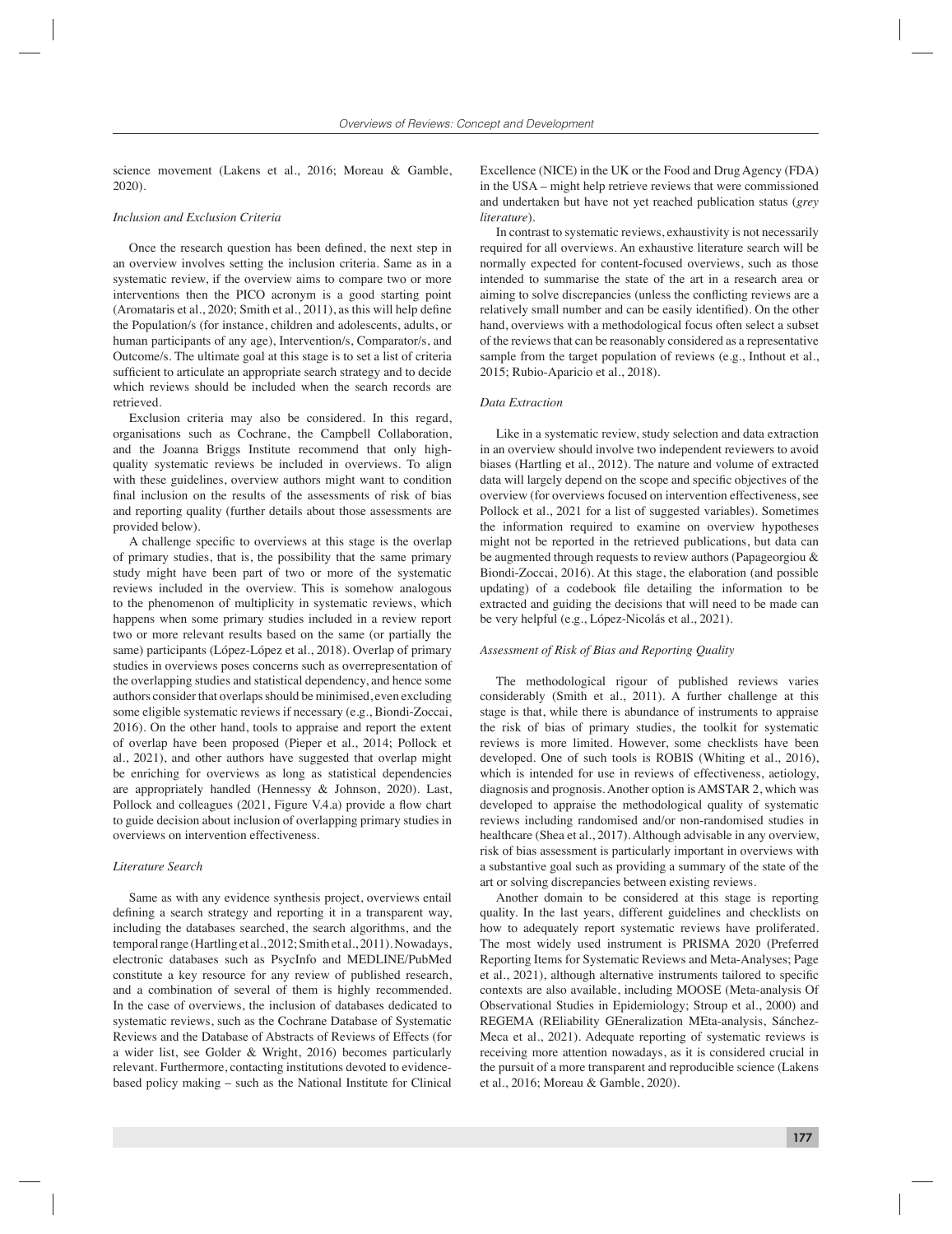An important aspect when examining the methodological and reporting quality of systematic reviews is publication bias. Every review including a meta-analysis should report analyses of the potential extent of publication bias, ideally combining several approaches (Vevea et al., 2019), and the absence of such analyses does not discard publication bias as a threat to the validity of the review results. A methodological overview of 116 systematic reviews found that publication bias analyses were not reported in 31% of them; among these, *post-hoc* sensitivity analyses conducted by the overview authors yielded evidence of publication bias in one in every five of them (Onishi & Furukawa, 2014).

# Results

Once the previous stages have been accomplished, it is time to obtain and present the results of an overview. This section outlines different approaches to address this task, and it also includes some recommendations with regards to the reporting of an overview.

# *Overview Results*

Same as for systematic reviews, the first goal in an overview is to provide a descriptive analysis. Overviews with a substantive focus might include more information at the study level (e.g., description of the samples and interventions/programmes examined), with the aim to characterise the primary studies comprising each review. On the other hand, overviews with a methodological focus might pay more attention to the reporting practices among reviews or to some parameter estimates from the meta-analyses reported therein. Regardless of the focus of the overview, some key aspects that should be examined at this point include number of studies synthesized in each review and range of research designs and sample sizes of the primary studies. The main characteristics of the systematic reviews and meta-analyses included in an overview of reviews should always be reported in a comprehensive table. A description of these characteristics will offer a picture of the systematic reviews synthesized in the overview.

Effect sizes provide the best summary of the results from primary studies (e.g., Cooper et al., 2019). If at least some of the systematic reviews report effect sizes (or an average of those using meta-analytic techniques), these data will often be the basis for the core part of the results in an overview. Many overviews summarise information on effect sizes using tables and/or figures but without performing a statistical synthesis, and this is in line with guidelines from influential entities such as the JBI (cf. Aromataris et al., 2020). A table with the main statistical results reported in each meta-analysis of the overview should be included in this section. Statistical information such as the number of studies, average effect size, 95% confidence interval, 95% prediction interval, heterogeneity statistics (e.g., *Q* statistic, *I* 2 index, between-study standard deviation, between-study variance estimator) and how publication bias and small-study effects were assessed (e.g., failsafe N, funnel plots, trim-and-fill method for imputing missing effect sizes, Egger test, *p*-uniform, *p*-curve, etc.) should be included in a table for each meta-analysis. In meta-analyses that report results for different outcomes, the table should report separately all of these statistical results.

Some analysis opportunities might also arise if at least part of the systematic reviews carried out a meta-analysis. For instance, Inthout and colleagues (2015) were interested in testing empirically whether small studies are more heterogeneous than large ones. They examined 3,263 meta-analyses and concluded that heterogeneity among small studies was greater than among larger studies. Since they were interested on a meta-analytic parameter – the heterogeneity variance (*2*) – it is clear how taking an overview perspective provides an advantage in this context (for advanced methods to examine this question at the level of a single meta-analysis, see Viechtbauer & López-López, 2021).

When examining whether the magnitude and/or variability among effect sizes is associated with some characteristics of the primary studies or the systematic reviews, a simple strategy is to define two categories and calculate the ratio between the average effect size (or estimate of *2*) from each category (e.g., Inthout et al., 2015; Schulz et al., 1995). Other possibilities include metaregression at a higher order (e.g., Sterne et al., 2002) and multilevel modelling to account for the nested structure of the database (e.g., Rhodes et al., 2015). In most overviews involving use of statistical models at this stage, analysis strategies to appropriately model (or account for) dependency will become more relevant as the degree of overlap of primary studies increases (López-López et al., 2018).

If the systematic reviews being combined involve multiple treatments that can be connected across reviews, the overview authors might be tempted to draw inferences about the comparative effectiveness of each pair of interventions (e.g. by performing network meta-analysis directly from the effect estimates reported in the reviews). However, recent guidelines from Cochrane discourage this practice (Pollock et al., 2021), since the transitivity assumption – the key assumption underlying indirect comparisons – can rarely be assessed from the information typically reported in systematic reviews. If researchers are primarily interested in multiple treatment comparisons, an alternative is to design and conduct a systematic review and network meta-analysis including a search strategy that feeds from existing reviews where only pairwise meta-analyses were carried out (e.g., López-López et al., 2019).

## *Reporting an Overview*

The report of an overview, typically in the form of a scientific paper, needs to communicate the process and results of the overview in a systematic and transparent manner. Research replicability is one of the most important tenets of the scientific method. Therefore, there must be enough detail to make the overview replicable should an independent research team want to do so.

Several guidelines are available for researchers reporting an overview. A key resource is the Preferred Reporting Items for Overviews of Reviews (PRIOR, Pollock et al., 2019), which was developed as an extension of reporting guidelines such as PRISMA 2020 in the context of overviews. Moreover, both Cochrane (Pollock et al., 2021) and the JBI (Aromataris et al., 2020) provide recommendations to support authors in the process of reporting an overview.

Table 1 summarizes the recommendations provided in this paper.

#### Discussion

This paper provides guidelines to identify overviews of systematic reviews, as well as recommendations to conduct and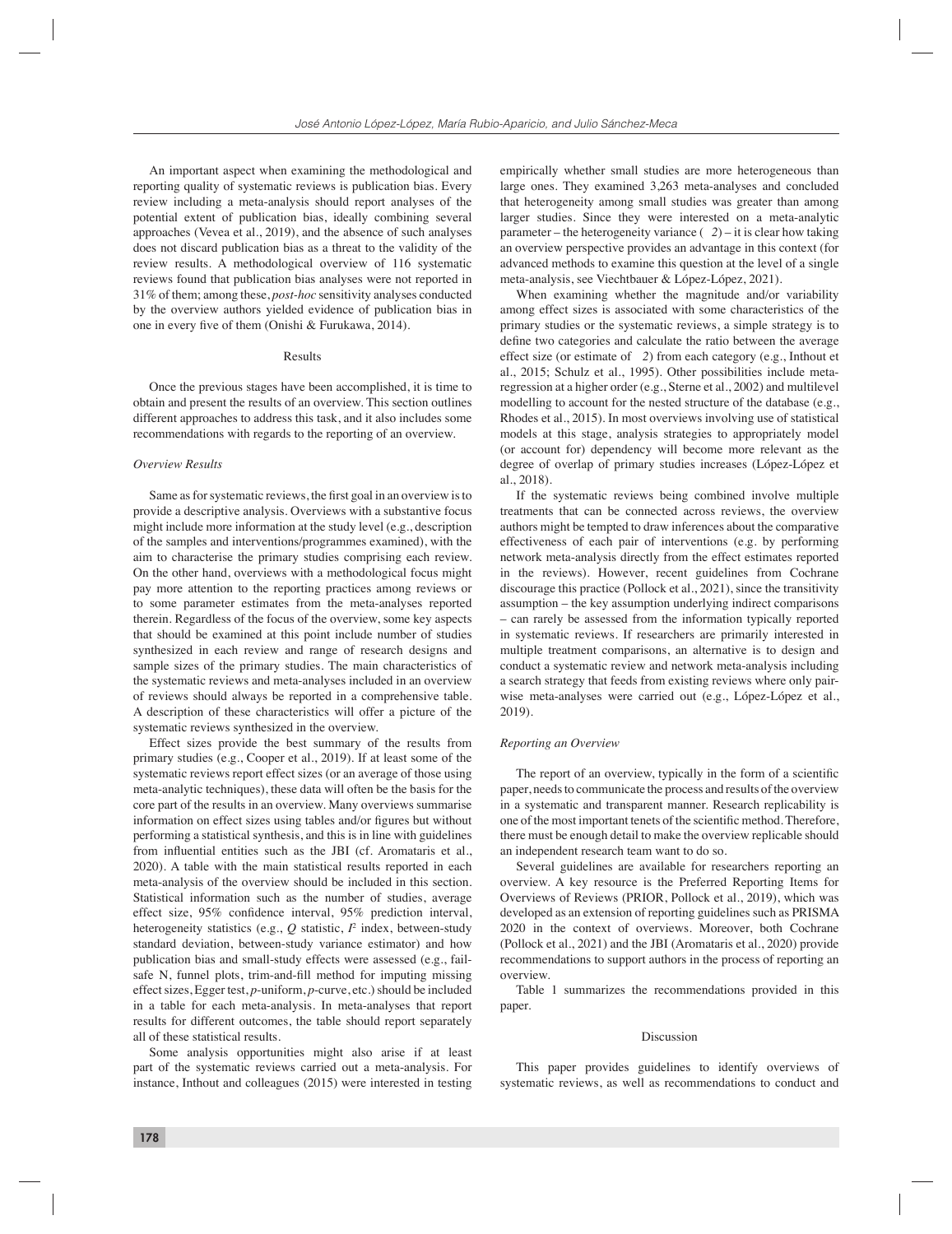| Table 1<br>Summary of recommendations when conducting an overview of reviews |                                                                                                                                                                                                                                                                                                                                                                                                                                                           |
|------------------------------------------------------------------------------|-----------------------------------------------------------------------------------------------------------------------------------------------------------------------------------------------------------------------------------------------------------------------------------------------------------------------------------------------------------------------------------------------------------------------------------------------------------|
| <b>Stage</b>                                                                 | <b>Recommendations</b>                                                                                                                                                                                                                                                                                                                                                                                                                                    |
| Defining the research question                                               | Some examples of goals include:<br>- To provide a summary of the state of the art<br>- To address a controversial topic<br>- To explore a new research question<br>- To investigate associations between methods and results<br>- To examine the conducting and/or reporting of systematic reviews<br>Pre-registration is advisable (e.g., using PROSPERO, OSF)                                                                                           |
| Inclusion/exclusion criteria                                                 | PICO may help for overviews of interventions<br>Consider inclusion based on methodological quality standards<br>Consider the issue of overlapping primary studies                                                                                                                                                                                                                                                                                         |
| Literature search                                                            | A combination of sources is highly recommended<br>Consider the inclusion of databases dedicated to systematic reviews (e.g, CDSR, DARE)<br>Grey literature may be retrieved by contacting institutions devoted to evidence-based policy making (such as NICE and the FDA)<br>Exhaustivity will be key or accessory depending on the research question                                                                                                     |
| Data extraction                                                              | By two independent reviewers<br>Nature and volume will depend on the research question<br>Requests to review authors might help retrieve missing information<br>A codebook file is a great way to guide and document this stage                                                                                                                                                                                                                           |
| Assessment of risk of bias                                                   | Consider using ROBIS and/or AMSTAR 2                                                                                                                                                                                                                                                                                                                                                                                                                      |
| Assessment of reporting quality                                              | PRISMA 2020 is the most popular tool<br>Alternatives designed for specific types of reviews are available (e.g., MOOSE, REGEMA)                                                                                                                                                                                                                                                                                                                           |
| Overview results                                                             | Describe the main characteristics of each systematic review using tables<br>If some of the reviews reported meta-analyses, use tables to report their results<br>Analyses of publication bias conducted in the reviews should also be presented<br>Analysis opportunities (sometimes using the review as the analysis unit) can be considered<br>Network meta-analysis directly from the effect estimates reported in the reviews should not be conducted |
| Reporting of the overview                                                    | Keep replicability in mind<br>Consider using PRIOR at this stage<br>Extensive guidance is also available from Cochrane and JBI                                                                                                                                                                                                                                                                                                                            |

report them. Importantly, the goal in an overview is not to replicate the tasks completed in the included systematic reviews such as search, coding, and risk of bias assessment of the individual studies (Pollock et al., 2021); instead, an overview aims to provide a summary of the included reviews and will often examine research questions beyond those addressed in the systematic reviews being synthesised.

Overviews allow combining evidence from multiple systematic reviews in a smooth and efficient fashion. This offers the possibility to translate and summarise large amounts of information. By taking a higher ground, typically using broader research questions than those articulated in systematic reviews (Pollock et al., 2021), overviews also have the potential to provide novel findings.

Overviews also have the potential to enhance the methodological quality of evidence synthesis as a field (Ioannidis, 2017), as they allow a higher-level synthesis of the evidence and a better recognition of the uncertainties, biases and knowledge gaps. For instance, Polanin and colleagues (2016) reviewed 383 metaanalyses and found strong evidence that published studies yielded larger effect sizes than unpublished studies.

It is even possible to conceive an evidence synthesis project in which overviews constitute the analysis unit, and indeed several such studies have already been conducted (e.g., Hartling et al., 2012; Page et al., 2016; Pieper et al., 2012, 2014). So far, their focus has been primarily methodological.

As a novel area of research, the field of overviews is not one without challenges. An example of this is the inconsistency among the terminology used to label such studies, with some articles failing to include a descriptor of the study design in the title and many others choosing one among different options (e.g., overview of reviews, umbrella review, meta-meta-analysis…). Such inconsistencies hamper the ability for electronic searches to locate overviews, which in turns limits their impact. Some recommendations are available in this regard, both to researchers interested in identifying overviews and to those reporting them (Lunny et al., 2016).

Beyond terminology, inconsistencies have been found among the methodological rigour followed by published overviews (cf. Pieper et al., 2012), which suggests that early approaches to overviews of reviews were more opportunistic than systematic (Hartling et al., 2012). To this respect, the development in recent years of guidelines from entities such as Cochrane (Pollock et al., 2021) and the JBI (Aromataris et al., 2020) is aimed at improving the consistency and the quality of the methods adopted in future overviews.

In conclusion, overviews of reviews constitute a novel and increasingly popular approach to evidence synthesis. Although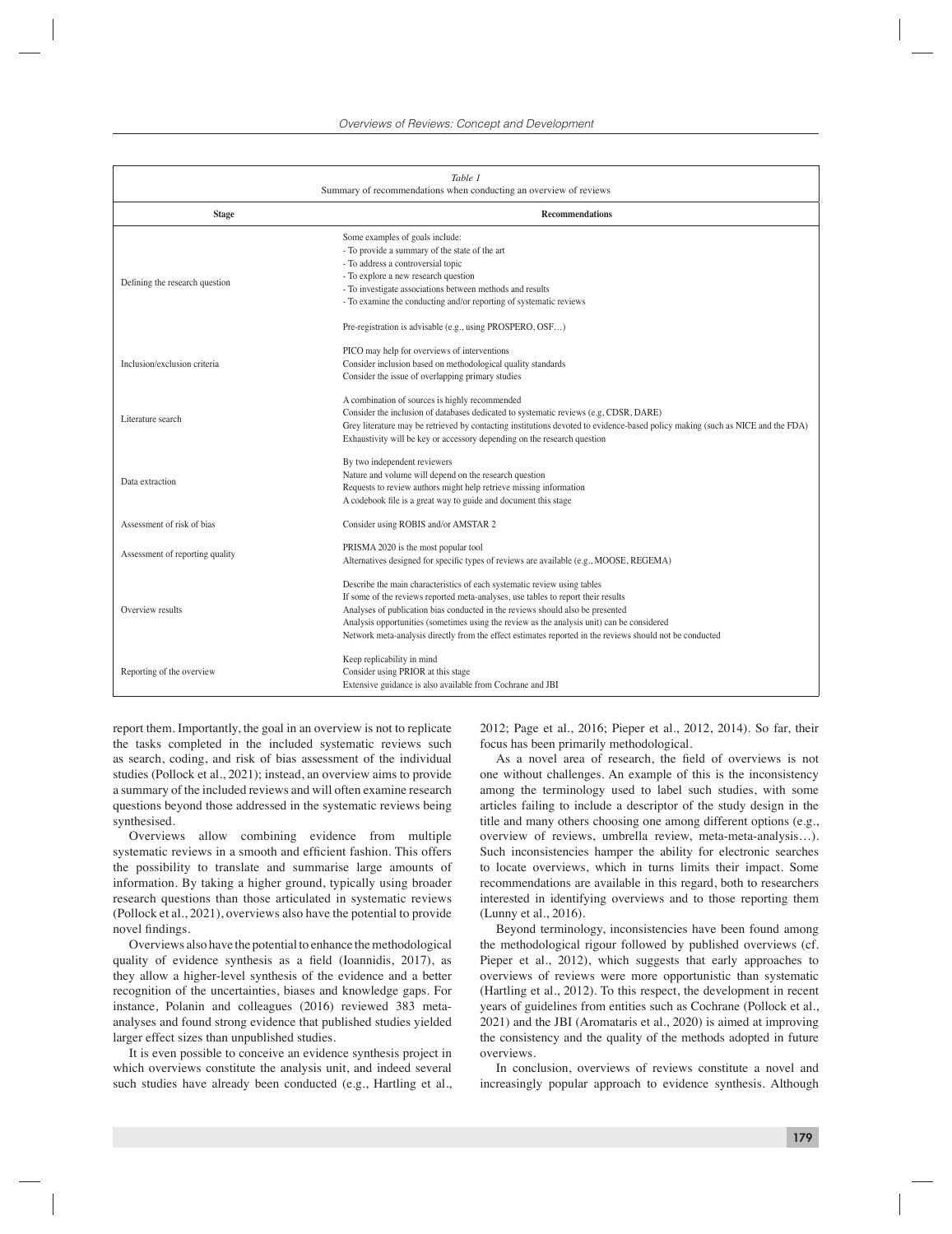the methodological inconsistencies noted by several authors cast doubts regarding their current place in the hierarchy of evidence, overviews already offer a powerful tool to appraise and improve the quality of research synthesis, as well as to examine research questions that benefit from the use of systematic reviews as analysis units.

# Funding

This study was funded by Agencia Estatal de Investigación (Government of Spain) and by FEDER Funds, AEI/10.13039/501100011033, grants no. PID2019-104033GA-I00 and PID2019-104080GB-I00.

# References

- Andersson, G., Carlbring, P., Titov, N., & Lindefors, N. (2019). Internet interventions for adults with anxiety and mood disorders: A narrative umbrella review of recent meta-analyses. *The Canadian Journal of Psychiatry, 64*, 465-470. https://doi.org/10.1177/0706743719839381
- Aromataris, E., Fernández, R., Godfrey, C., Holly, C., Khalil, H., & Tungpunkom P. (2020). Umbrella Reviews. In E. Aromataris & Z. Munn (Eds.), *JBI Manual for Evidence Synthesis.* The Joanna Briggs Institute. https://doi.org/10.46658/JBIMES-20-11
- Bastian, H., Glasziou, P., & Chalmers, I. (2010). Seventy-five trials and eleven systematic reviews a day: How will we ever keep up? *PLoS Medicine, 7*, e1000326. https://doi.org/10.1371/journal.pmed.1000326
- Biondi-Zoccai, G. (2016). *Umbrella reviews: Evidence synthesis with overviews of reviews and meta-epidemiologic studies*. Springer International.
- Catalán-Matamoros, D., Gómez-Conesa, A., Stubbs, B., & Vancampfort, D. (2016). Exercise improves depressive symptoms in older adults: An umbrella review of systematic reviews and meta-analyses. *Psychiatry Research, 244*, 202-209. https://doi.org/10.1016/j.psychres.2016.07.028
- Cooper, H., Hedges, L. V., & Valentine, J. C. (2019). *The Handbook of Research Synthesis and Meta-analysis*. Russell Sage Foundation.
- Corral, S., Herrero, M., Martín, N., Gordejuela, A., & Herrero-Fernández, D. (2021). Psychological adjustment in adult adoptees: A meta-analysis. *Psicothema, 33*, 527-535. https://doi:10.7334/psicothema2021.98
- Cruzes, D. S., & Dybå, T. (2011). Research synthesis in software engineering: A tertiary study. *Information and Software Technology*, *53*, 440-455. https://doi.org/10.1016/j.infsof.2011.01.004
- Glass, G. V. (1976). Primary, secondary, and meta-analysis of research. *Educational Researcher*, *5*(10), 3-8. https://doi. org/10.3102/0013189X005010003
- Golder, S., & Wright, K. (2016). Searching evidence. In G. Biondi-Zoccai (Ed.), *Umbrella reviews: Evidence synthesis with overviews of reviews and meta-epidemiologic studies* (pp. 95-106). Springer International.
- Harbour, R., & Miller, J. (2001). A new system for grading recommendations in evidence based guidelines. *British Medical Journal*, *323*, 334-336. https://doi.org/10.1136/bmj.323.7308.334
- Hartling, L., Chisholm, A., Thomson, D., & Dryden, D. M. (2012). A descriptive analysis of overviews of reviews published between 2000 and 2011*. PloS One, 7*, e49667. https://doi.org/10.1371/journal. pone.0049667
- Hennessy, E. A., & Johnson, B. T. (2020). Examining overlap of included studies in meta-reviews: Guidance for using the corrected covered area index. *Research Synthesis Methods, 11*, 134-145. https://doi. org/10.1002/jrsm.1390
- Higgins, J. P., Thomas, J., Chandler, J., Cumpston, M., Li, T., Page, M. J., & Welch, V. A. (2019). *Cochrane Handbook for Systematic Reviews of Interventions*. John Wiley & Sons.
- Inthout, J., Ioannidis, J. P. A., Borm, G., & Goeman, J. J. (2015). Small studies are more heterogeneous than large ones: A meta-metaanalysis. *Journal of Clinical Epidemiology, 68,* 860-869. https://doi. org/10.1016/j.jclinepi.2015.03.017
- Ioannidis, J. (2017). Next-generation systematic reviews: Prospective metaanalysis, individual-level data, networks and umbrella reviews. *British Journal of Sports Medicine, 51*, 1456-1458. http://dx.doi.org/10.1136/ bjsports-2017-097621
- Johnson, B. T., Scott-Sheldon, L. A., & Carey, M. P. (2010). Meta-synthesis of health behavior change meta-analyses. *American Journal of Public Health, 100*, 2193-2198. https://doi.org/10.2105/AJPH.2008.155200
- Lakens, D, Hilgard, J., & Staaks, J. (2016). On the reproducibility of metaanalyses: Six practical recommendations. *BMC Psychology, 4*(1), 1-10. https://doi.org/10.1186/s40359-016-0126-3
- Lecomte, T., Potvin, S., Corbière, M., Guay, S., Samson, C., Cloutier, B., Francoeur, A., Pennou, A., & Khazaal, Y. (2020). Mobile apps for mental health issues: Meta-review of meta-analyses. *JMIR mHealth and uHealth, 8*, e17458. https://doi.org/10.2196/17458
- Littell, J. H. (2018). Conceptual and practical classification of research reviews and other evidence synthesis products. *Campbell Systematic Reviews, 14*, 1-21. http://doi.org/10.4073/cmdp.2018.1
- López-López, J. A., Davies, S. R., Caldwell, D. M., Churchill, R., Peters, T. J., Tallon, D., Dawson, S., Wu, Q., Li, J., Taylor, A., Lewis, G., Kessler, D., Wiles, N., & Welton, N. J. (2019). The process and delivery of CBT for depression in adults: A systematic review and network meta-analysis. *Psychological Medicine*, *49*, 1937-1947. http://doi. org/10.1017/S003329171900120X
- López-López, J. A., Page, M. J., Lipsey, M. W., & Higgins, J. P. (2018). Dealing with effect size multiplicity in systematic reviews and metaanalyses. *Research Synthesis Methods, 9*, 336-351. http://dx.doi. org/10.1002/jrsm.1310
- López-Nicolás, R., López-López, J. A., Rubio-Aparicio, M., & Sánchez-Meca, J. (2021). A meta-review of transparency and reproducibility-related reporting practices in published meta-analyses on clinical psychological interventions (2000-2020). *Behavior Research Methods*. Advance online publication. https://doi.org/10.3758/s13428-021-01644-z
- Lunny, C., McKenzie, J. E., & McDonald, S. (2016). Retrieval of overviews of systematic reviews in MEDLINE was improved by the development of an objectively derived and validated search strategy. *Journal of Clinical Epidemiology, 74*, 107-118. https://doi.org/10.1016/j. jclinepi.2015.12.002
- Moreau, D., & Gamble, B. (2020). Conducting a meta-analysis in the age of open science: Tools, tips, and practical recommendations. *Psychological Methods*. Advance online publication. https://doi. org/10.1037/met0000351
- Onishi, A., & Furukawa, T. A. (2014). Publication bias is underreported in systematic reviews published in high-impact-factor journals: Metaepidemiologic study. *Journal of Clinical Epidemiology, 67,* 1320- 1326. https://doi.org/10.1016/j.jclinepi.2014.07.002
- Page, M. J., Higgins, J. P., Clayton, G., Sterne, J. A., Hróbjartsson, A., & Savović, J. (2016). Empirical evidence of study design biases in randomized trials: Systematic review of meta-epidemiological studies. *PloS One, 11*, e0159267. https://doi.org/10.1371/journal.pone.0159267
- Page, M. J., McKenzie, J. E., Bossuyt, P. M., Boutron, I., Hoffmann, T. C., Mulrow, C. D., Shamseer, L., Tetzlaff, J. M., Aki, E. A., Brennan, S. E., Chou, R., Glanville, J., Grimshaw, J. M., Hróbjartsson, A., Lalu, M. M., Li, T., Loder, E. W., Mayo-Wilson, E., McDonald, S., …Moher, D. (2021). The PRISMA 2020 statement: An updated guideline for reporting systematic reviews. *British Medical Journal, 372,* 1-9. https:// doi.org/10.1136/bmj.n71
- Papageorgiou, S., & Biondi-Zoccai, G. (2016). Designing the review. In G. Biondi-Zoccai (Ed.), *Umbrella reviews: Evidence synthesis with overviews of reviews and meta-epidemiologic studies* (pp. 57-80). Springer International.
- Pieper, D., Antoine, S. L., Mathes, T., Neugebauer, E. A., & Eikermann, M. (2014). Systematic review finds overlapping reviews were not mentioned in every other overview. *Journal of Clinical Epidemiology, 67*, 368-375. https://doi.org/10.1016/j.jclinepi.2013.11.007